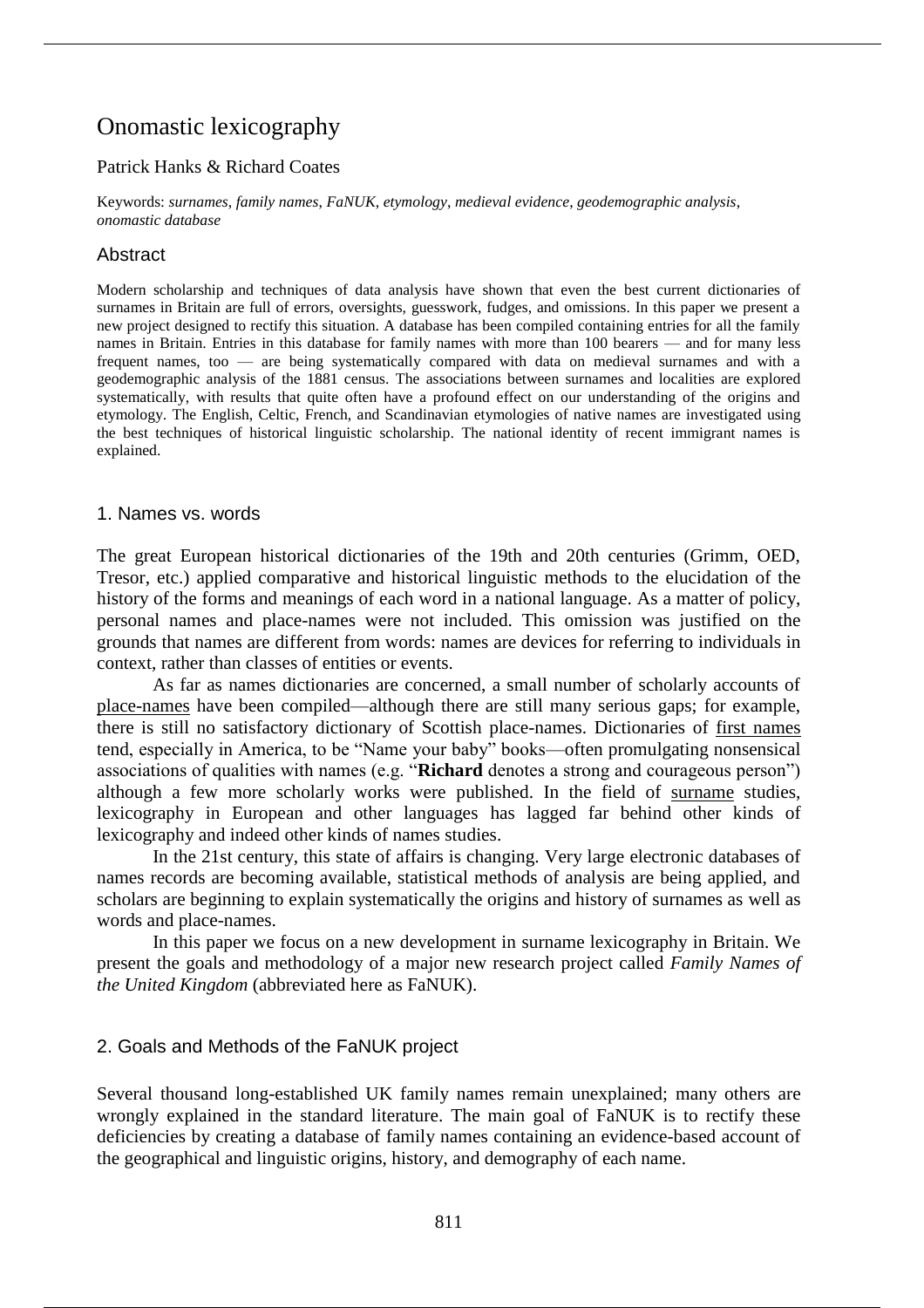Should the researcher work forwards or backwards in time? I.e. should he/she collect as many examples as possible of early bearers of names in medieval data and work forwards, or start with an inventory of modern surnames and seek analogues in the historical data? The systematic investigation of Middle English surnames would be colossally expensive and would probably not yield the results that scholars might have hoped for. For one thing, it would focus attention on many thousands of names that have not survived to the present day. FaNUK intends to produce a database focused on exploring the origins of current family names. It will emphasize family names as linguistic and historical entities, rather than focusing on genealogy and family history. Nevertheless, it is crucially necessary to take account of the work of genealogists and family historians – especially the Guild of One-Name Studies.<sup>1</sup> FaNUK will bring together medieval evidence with the distributional evidence of modern online geodemographic tools.

The first duty of a lexicographer is to compile a comprehensive or at least a systematically selected inventory. But existing dictionaries of surnames in Britain contain no such inventory: there are no entries for common names such as *Alderson* (northern English), *Blair* (Scottish), *Critchley* (Lancashire), *Perks* (West Midlands), *Pringle* (Northumberland), *Sneddon* (Dumfriesshire), and over 20,000 others. At the opposite end of the spectrum, the standard work, the *Dictionary of English Surnames*, by P.H. Reaney and R. M. Wilson; 3rd edition 1991; cited here as R&W) contains over 3000 entries for defunct surnames such as Dogshanks. This is because it is essentially a dictionary of medieval surnames without declaring this in the title.

FaNUK's entry list is based on a comprehensive set of modern family names in Britain supplied by Professor Richard Webber of University College London, a geodemographic analyst with access to very large source files.

Having established the inventory, the next task is to explain each entry in it. Most of our modern English family names have their origin in a name that became hereditary at some time between the 13th and the 16th century. Hereditary post-medieval surnames continued to change, mostly in pronunciation and spelling, but also more radically through folk etymology. Many surnames became garbled in speech, mis-heard and mis-written in the records, and reinterpreted to fit known names or name-patterns. The precise forms of many of our surnames have only become permanently fixed in the twentieth century with the spread of literacy through all social classes. Consequently, modern surname forms can be quite misleading as regards their likely relation to each other and to their medieval originals. R&W's identification of modern surname variants and their allocation to Middle English etyma are largely based on superficial resemblances and are not safe unless confirmed by historical evidence—and in the long run, genealogical evidence. Reaney systematically gives Old English etymons for names that could only have been derived from Middle English forms, and he fudges the distinction between the meaning of an Old English or Anglo-Scandinavian topographical descriptor and the derivation of a surname from a place that had been named with such a descriptor several centuries before surnames were thought of.

Other **English**-oriented works include Basil Cottle's *Penguin Dictionary of Surnames*  (1967, 1978), third, revised, edition by John Titford (2009). This is heavily dependent on R&W for its explanations. *A Dictionary of Surnames* by P. Hanks and F. Hodges (cited below as H&H, 1988), like its successor *Dictionary of American Family Names* (cited below as DAFN, 2003), is a general resource aimed mainly at the American market, containing much material relevant to the UK and foreshadowing FaNUK in that its dataset has a broad ethnic and etymological scope. However, DAFN's etymologies are to a large extent derived from R&W and are not supported by citations of medieval bearers.

The main **Irish** resources, likewise showing their age, are Patrick Woulfe, *Irish names and surnames* (1923) and Edward MacLysaght, *The surnames of Ireland* (1985, 6<sup>th</sup> edn). Both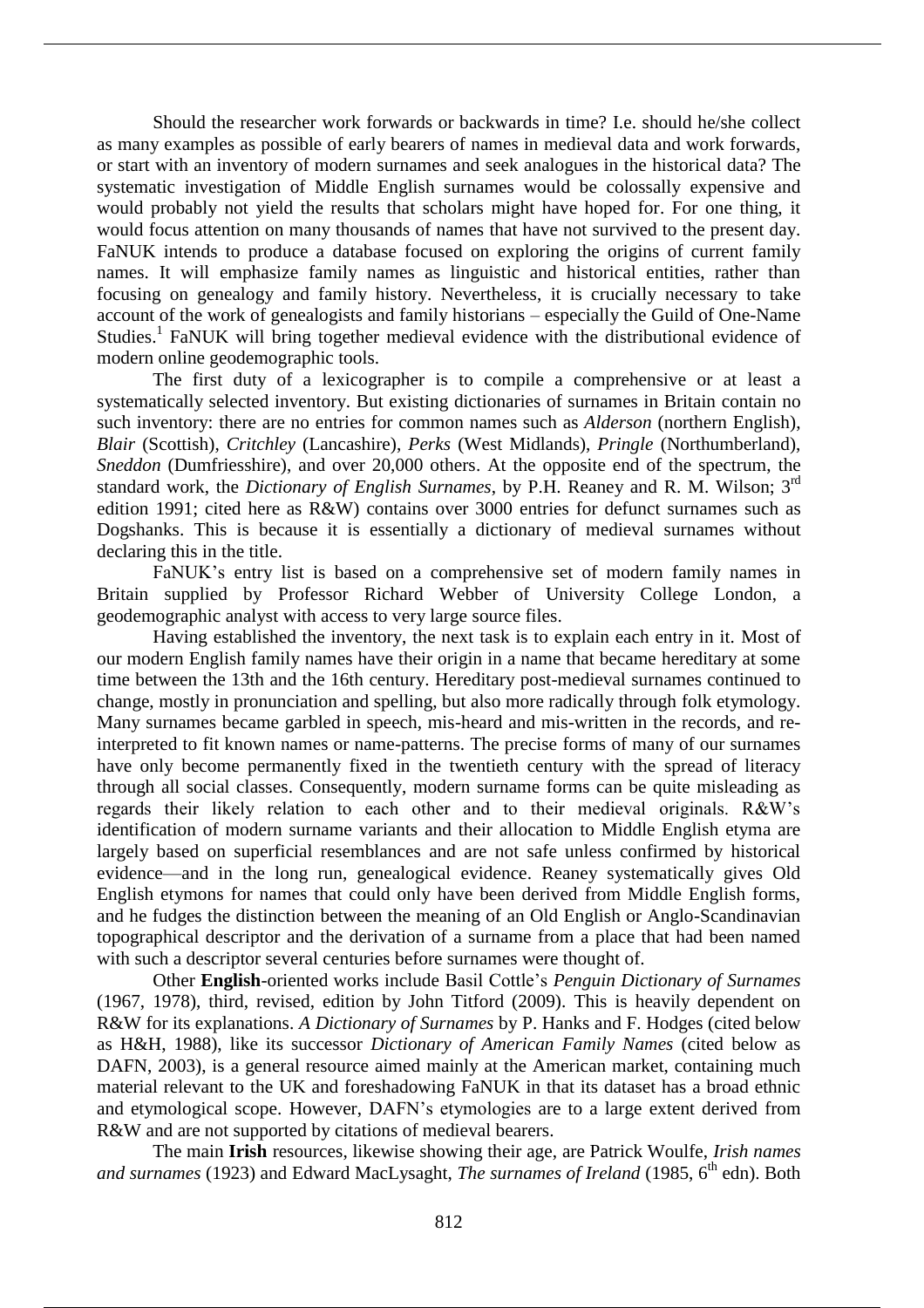H&H and DAFN include information that is generally both extensive and reliable on the etymologies of Irish surnames, thanks chiefly to the contributions of the late Tomas de Bhaldraithe and of Kay Muhr. None of the works mentioned here provide supporting evidence for early bearers of Irish names. Such evidence exists, most notably in the form of Tudor Fiants (Nicholls 1994), which show surnames in transition from their Irish language forms to their conventional anglicized form.<sup>2</sup> In FaNUK, for each Irish surname, evidence from Fiants and other sources will be selected and presented. While the Republic of Ireland is not part of the UK, it would be unthinkable to omit Irish names, not least because of the lengthy interaction and population exchanges between our two countries. Prompted by FaNUK, Dr Paul Ell of the Centre for Data Digitisation and Analysis, Queen's University, Belfast, has succeeded in getting a small grant from the Marc Fitch Foundation for an exploratory project to digitize the Tudor Fiants, and we are already able to make use of some of his work.

Despite any reservations that we may have, we can and indeed must make use of all the works just mentioned. Lexicography is typically accretive, each new work building on foundations laid by its predecessors, which offer hypotheses for confirmation or correction, as the case may be, in the light of newly available evidence. FaNUK evaluates and builds on the hypotheses of its predecessors, supplemented by geographical and statistical evidence.

The UK's multiethnic character will be addressed by including stub entries for most **immigrant** names (principally **Huguenot, Jewish,** and more recent arrivals with more than 100 current bearers). A "stub entry" gives information about the ethnic and linguistic origin of a name, together with an etymology if one can be obtained from a reliable source. However, it does not attempt to undertake primary research or to identify early bearers of the name in the land or culture of origin.

### 3. Databases of source materials

Another aim of FaNUK is to encourage and support the digitization and processing of relevant historical resources such as medieval tax returns, patent rolls, and court records, parish registers (in which christenings, marriages, and deaths were recorded in the parishes of England from 1538 onwards), 17th-century protestation returns and hearth tax returns, and so on. In each case, the aim is to compile an index of the place-names and personal names in the document(s), which in turn will support and be supported by a "medieval  $\leftrightarrow$  modern index". In this way, the remarkable variety of medieval name forms can be related to the preferred modern spelling of each surname and, if no modern spelling exists, surnames that have died out before the present day can be accurately identified.

The Poll Taxes of 1377, 1389, and 1381 (ed. C. Fenwick) already exists in the form of an electronic database, and it is hoped that this will be made publicly available, in addition to the published book. Dr Fenwick has compiled a medieval  $\leftrightarrow$  modern index of place-names, and the FaNUK team is currently compiling similar indexes of family names and given names in the Poll Tax data, linking the medieval names to their modern forms. This is a non-trivial task, given the vast number of variant spellings in both medieval and modern data.

### 4. Database software and links

The database software for the project was built by information scientists at the Faculty of Informatics, Masaryk University (FIMU), Brno, Czech Republic, customizing their DEB ("Dictionary Editor and Browser") platform. FIMU was selected because among its staff are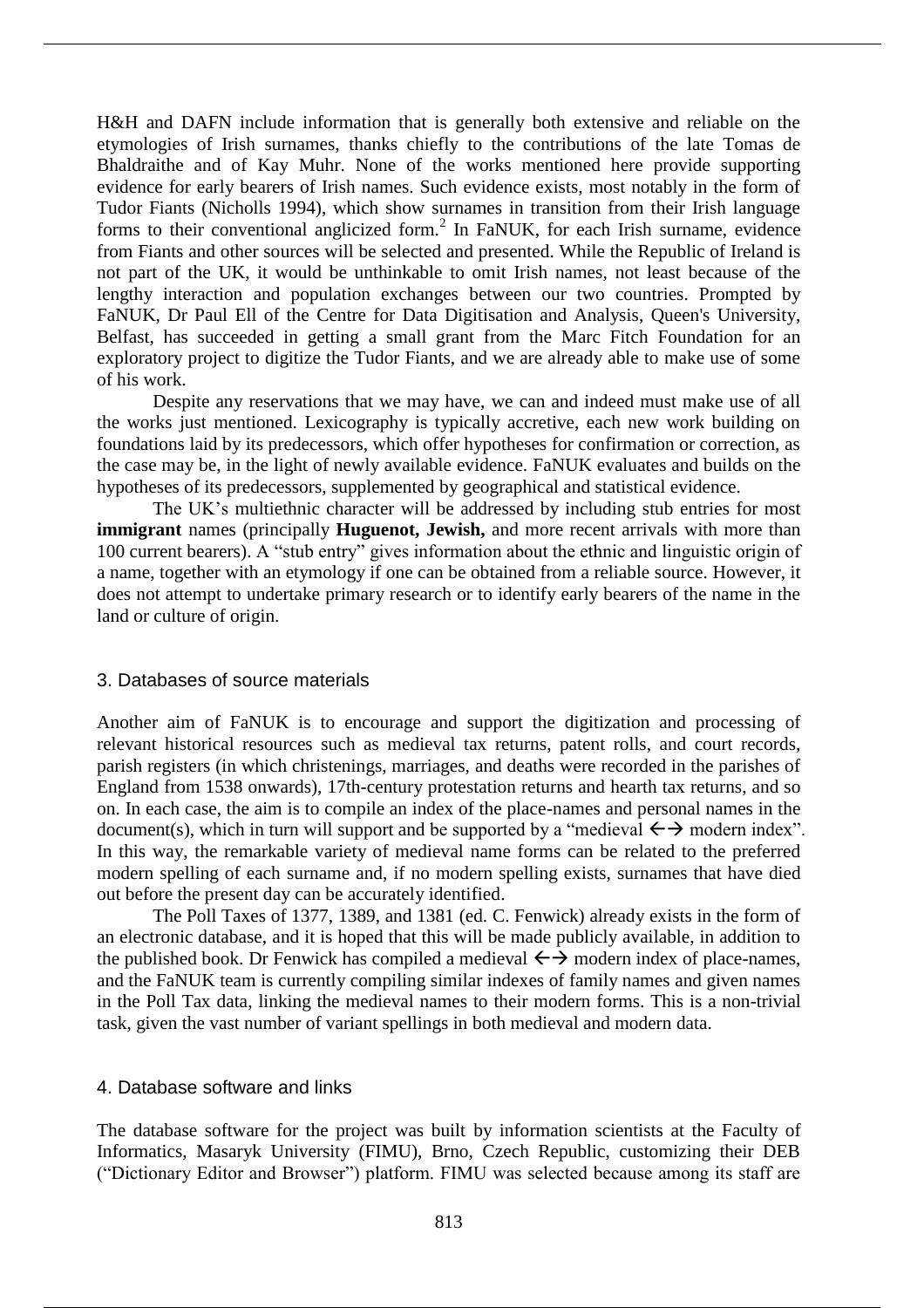some of the world's leading experts in creating computational tools for speedy and reliable analysis, editing, and browsing of very large linguistic databases, text corpora, and dictionaries. They provide substantial and ongoing software support in response to FaNUK researchers' requests. Funding by Oxford University Press allowed the project to be piloted in 2007-9, and the database began by digitizing the entries in R&W and integrating them with Webber's headword list. Links were then set up to the electronic text of DAFN; other links are currently being established, in conjunction with The National Archine (TNA in Kew (formerly the Public Record Office).

FaNUK has also established a link to the vast International Genealogical Index (IGI), which has over 100 million transcribed records from parish registers, noncormist 'circuits', and other sources, prepared under the auspices of the Church of Jesus Christ of Latter Day Saints (LDS; "Mormons") and the Federation of Family History Societies. The IGI is available through Family Search International, an agency of the LDS Church with whose principals we have established a fruitful collaboration.<sup>3</sup> We have created a version of IGI in which the place-names have been corrected and made consistent, while records of doubtful reliability have been 'quarantined'. A selection of reliable, validated IGI evidence for each surname is appended as a spreadsheet to each surname entry in the FaNUK database. In some cases, there are many thousands of records for a single spelling of a surname. We are currently just beginning to work on developing statistical techniques for identifying significant associations between surnames and localities. It seems likely that this resource will have a profound effect on our understanding of population movement over time, among other things. It is well known that many surnames have an 'epicentre', being statistically strongly associated with a particular locality. It is less well known that in some cases, the epicenter itself may move from century to century. This phenomenon deserves further attention, ideally with links to DNA studies of family relationships.

On geographical distribution of names, FaNUK collaborates with **Steven Archer**, who has mapped the geographical distribution and frequencies of every surname recorded in the 1881 national census. A surname whose association with a particular locality is statistically significant may well have originated there, and this possibility needs to be investigated before other possibilities are considered. We say this with confidence, because although people move around, there is ample evidence that many surnames still cluster around a point of origin. This enables us to show that, for example, the surname *Harmison* originates in Hermiston in Roxburghshire rather than (as previously thought) in Harmston in Lincolnshire. Similarly, *Rochester* is commonly said to be from the city of Rochester in Kent, but the evidence of geographical distribution in 1881 and again in 1997 indicates that most if not all modern bearers of the surname derive it from one of three much smaller places of the same name in Northumberland.

# 6. Task and Targets

FaNUK's primary target is, then, to create reliable explanations, supported by evidence of historical bearers, for approximately 40,000 surnames in the UK that have more than 100 current bearers. These are in most case long-established English, Scottish, Irish, Welsh, and Cornish surnames. A secondary target is to add explanations for unproblematic names of lower frequency. A tertiary target, as explained above, is to add entries for about 4,000 names of recent immigrant origin, saying at least where they came from, what (if anything) is known about their meaning, and wherever possible giving information relevant to their UK status. Data from recent electoral rolls and censuses shows that there are over 370,000 different surnames in Britain today, but the vast majority of them are extremely rare, being borne by